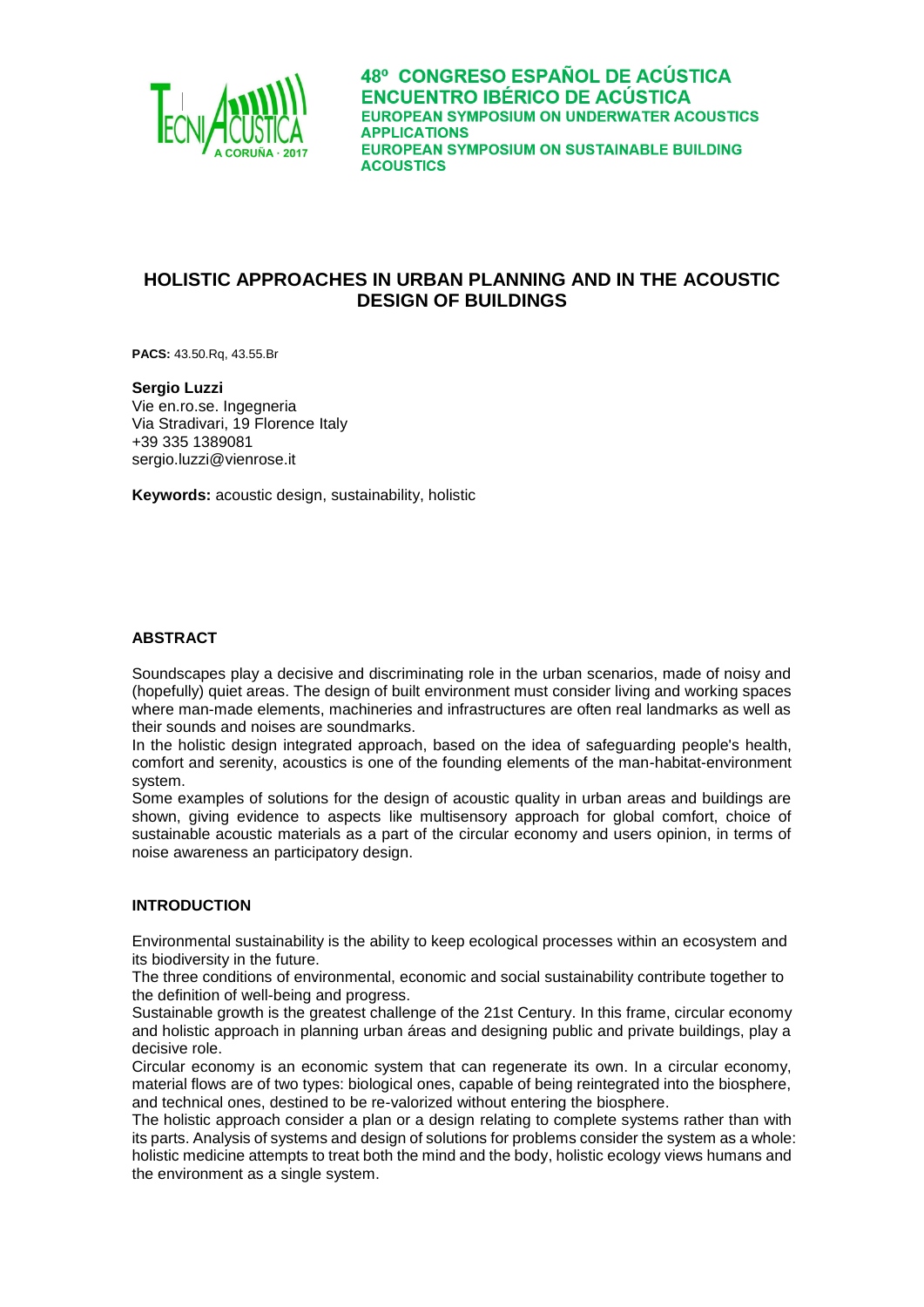

Holistic designer of urban areas and buildings, moving from the concept of holism, try to apply to their designed works the idea that the whole is more than merely the sum of its parts, in theory, and above all, in practice. In the frame of circular economy, holistic design is also based on the attenuation of impacts: this corresponds to the use of matrerials characterized by reactive intelligence, as a coherent composition of natural and artificial materials which well adapts to the characterization of works in delicate contexts. In the example shown in this paper this specific matter of effectiveness has been applied by the designers.

# **SUSTAINABILITY AND QUALITY OF LIFE IN URBAN AREAS**

For many years urbanization has been associated to keywords like industrialization, construction, infrastructures, transportation networks, mobility, energy. In the present time a new set of keywords, including participation, communication, urban performance, quality of life, smartness, sustainabilility, has been defined.

A smart and sustainable urbanization is needed: administrations of cities and large metropolitan areas are directly responsible for local policies, which directly affect the health and well-being of citizens and, at the same time, are called to greater responsibility, sometimes not having enough available resources for reaching the objectives.

In many cities there are several and perhaps too many plans concerning traffic, housing, land use, and services, with no strategic integration or harmonization among them.

On the contrary, strategic planning should start from basic concepts such as compactness, completeness, conservation, comfort, coordination and collaboration.

As far as existing land management policies are concerned, they should develop strategies for the integration of energy-conservation, resource-optimization and environmental pollution mitigation strategies.

In Europe, land of connected cities, the growing number of urbanized areas, and of population living in these areas, requires a growth in urban performance.

Man-made elements and their sounds play a decisive and discriminating role in the urban scenarios, made of buildings and infrastructures, characterized by noisy áreas.

In the outdoors of cities the need of a new definition of quiet areas in terms of comfortable places emerges, since urban landscapes (and soundscapes) are perceived as "world around us" and not "world in front of us", meaning that places are inhabited by the observers and, in these places, sounds and noise are basic elements of quality of life.

# **HOLISTIC DESIGN AND THE ACOUSTICIANS**

Which role could (should) play the acousticians, as acoustic planners and acoustic designers, in the above described scenario?

Usually, acousticians are considered like mere technical interfaces for real, presumed, potential polluters and for real, presumed, potential polluted people; they do this for control authorities and policy makers as well. Sometimes they asume the status of forensic assistant , technical auxiliary of the Judge in legal disputes regarding noise. Within the END Directive disposals, acousticians working in agencies or as consultants assist the Local Goverments in developing noise maps and, above all, action plans.

But the most important contribution given by acousticians to sustainable growth and quality of life improvement is when they act as acoustic designers of actions and solutions for noise mitigation and reduction of annoyance in outdoor areas and buildings, for comfortable soundscapes in urban spaces, for listening good sounds. Despite the fact that in projects regarding urban areas and buildings acoustics is often considered a secondary component in terms of impact on the overall budget and on the specific budget for the design, the level of acoustician competences and of acousticians' involvement can be crucial for the success of a sustainable policy or for building comfortable places.

In urban areas, where noise control and soundscapes design are required, the holistic approach shows particular effectiveness.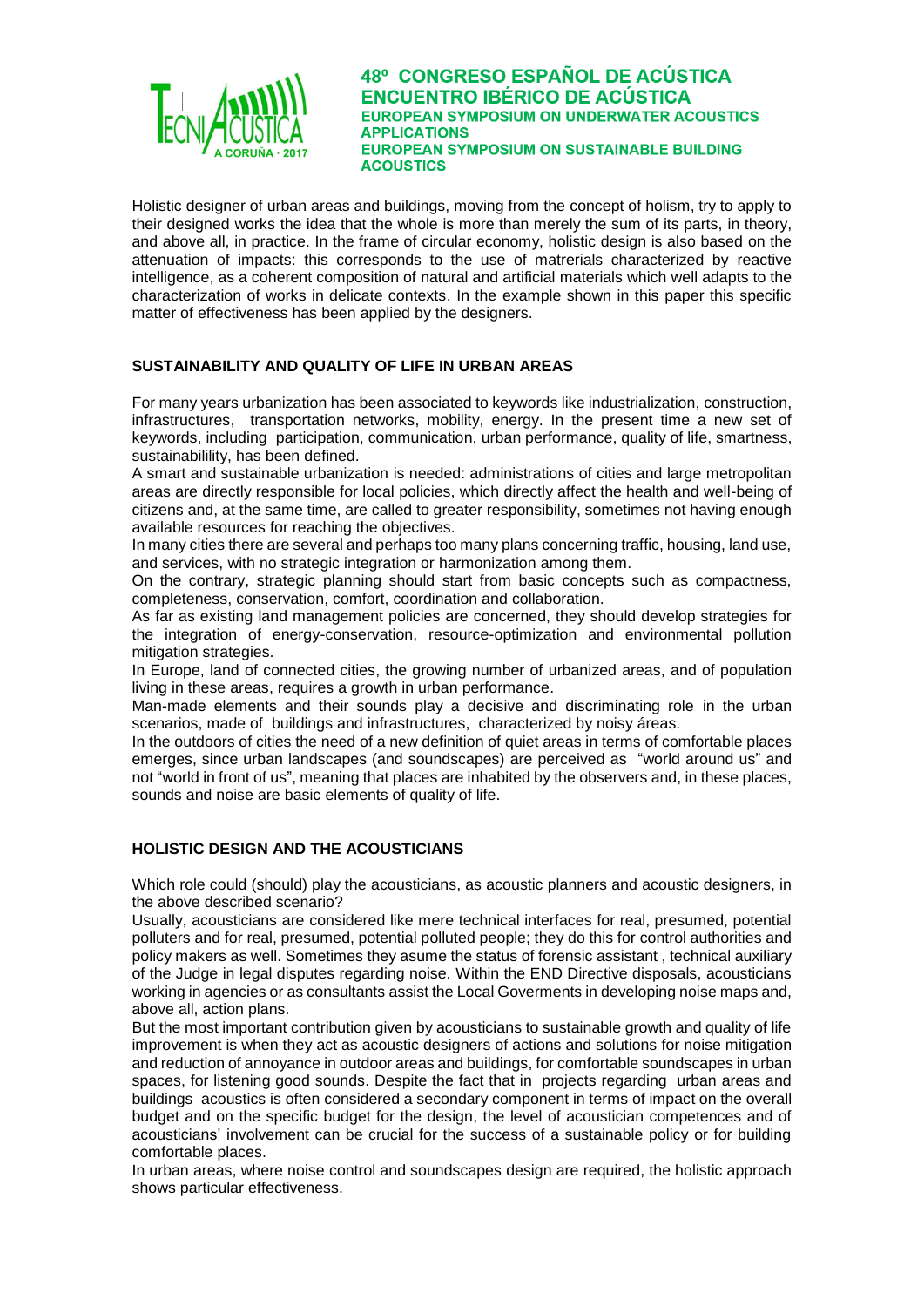

Acousticians can go holistic, considering smartness and serendipity. In the Smart Cities approach (smart mobility, housing, urban planning,…) various connections with noise control and noise reduction can be found. There are many links between strategic actions and solutions for environmental noise and other relevant urban planning actions, such as air quality control, mobility, etc. As an example, in the case study represented by the pilot area of Life MONZA Project, reported in the following chapter, a new definition of Low Emission Zone, considering air quality and noise control is provided and smart holistic solutions will be implemented.

The holistic design can lead to important serendipic effects in terms of secondary benefits given as added values to the acoustic benefit at the same cost, and vice versa. It allows to achieve the primary objective of the design together with one or more free secondary pleasant added benefit. Finally the holistic approach considers participation and awareness: Participatory Design schemes are implemented since the first phases of planning and design, collecting Stakeholders opinions on strategic issues, analysing end user questionnaires to collect the perceived level of acoustic comfort and acoustic quality of investigated areas, aiming to carry out, via simple analysis, useful results for designing phase. Noise Awareness Campaigns should be set as integrating part of the design.

Informative materials on noise and its effects should be produced and distributed with specific attention to situations where noise is actually a local public health problem. Ideas for original solutions can be derived from feedbacks to awareness campaigns

In the following chapters examples of holistic approach to the acoustic design of places are described.

## **EXAMPLE OF HOLISTIC URBAN PLANNING – THE NOISE LOW EMISSION ZONES**

Low Emission Zones (LEZ) have been implemented in more than 100 cities in Europe and they are the most common measures adopted in EU, considering traffic planning. EU Directive 2008/50/EC on ambient air quality and cleaner air for Europe considers the establishment of LEZ a measure to be adopted in air quality action plans. The introduction of Low Emission Zones, urban areas subject to road traffic restrictions in order to ensure compliance with the air pollutants limit values, set by the a common and well-established action in the administrative government of the cities. The impacts on air quality improvement are widely analyzed, whereas the effects and benefits concerning the noise have not been addressed in a comprehensive manner. At the same time, there is a lack of a comprehensive and integrated administration process about LEZs. The definition, the criteria for analysis and the management methods of a Noise Low Emission Zone are not clearly expressed and shared yet.

The project LIFE MONZA (acronym of Methodologies fOr Noise low emission Zones introduction And management - LIFE15 ENV/ IT/000586) addresses these issues.

The first objective of the project is to introduce an easy-replicable method, and related guidelines, for the identification and the management of the Noise Low Emission Zone, intended as urban areas subjected to traffic restrictions, whose impacts and benefits regarding noise issues will be analyzed and tested in the pilot area of the city of Monza, located in North Italy.

The second objective regards specific top-down measures, adopted by the municipality and able to turn up the area in a permanent Noise LEZ, concerning traffic management, road paving substitution and introduction of two pedestrian crossings.

The third objective is to reduce the average noise levels in the pilot area of Libertà district, with positive complementary effects also on the air quality and benefits on wellbeing conditions of inhabitants.

The fourth objective is to involve people in an active management system of a more sustainable lifestyle choices (bottom-up measures), related to the reduction of noise and the improvement of air quality and wellbeing conditions, in their living and working environment. In order to encourage the local community involvement and to strengthen the dialogue between citizens

and public bodies, many activities will be carried out, as meetings in primary and high schools, in order to raise awareness about noise effects, and also ideas contests for Noise LEZ picture and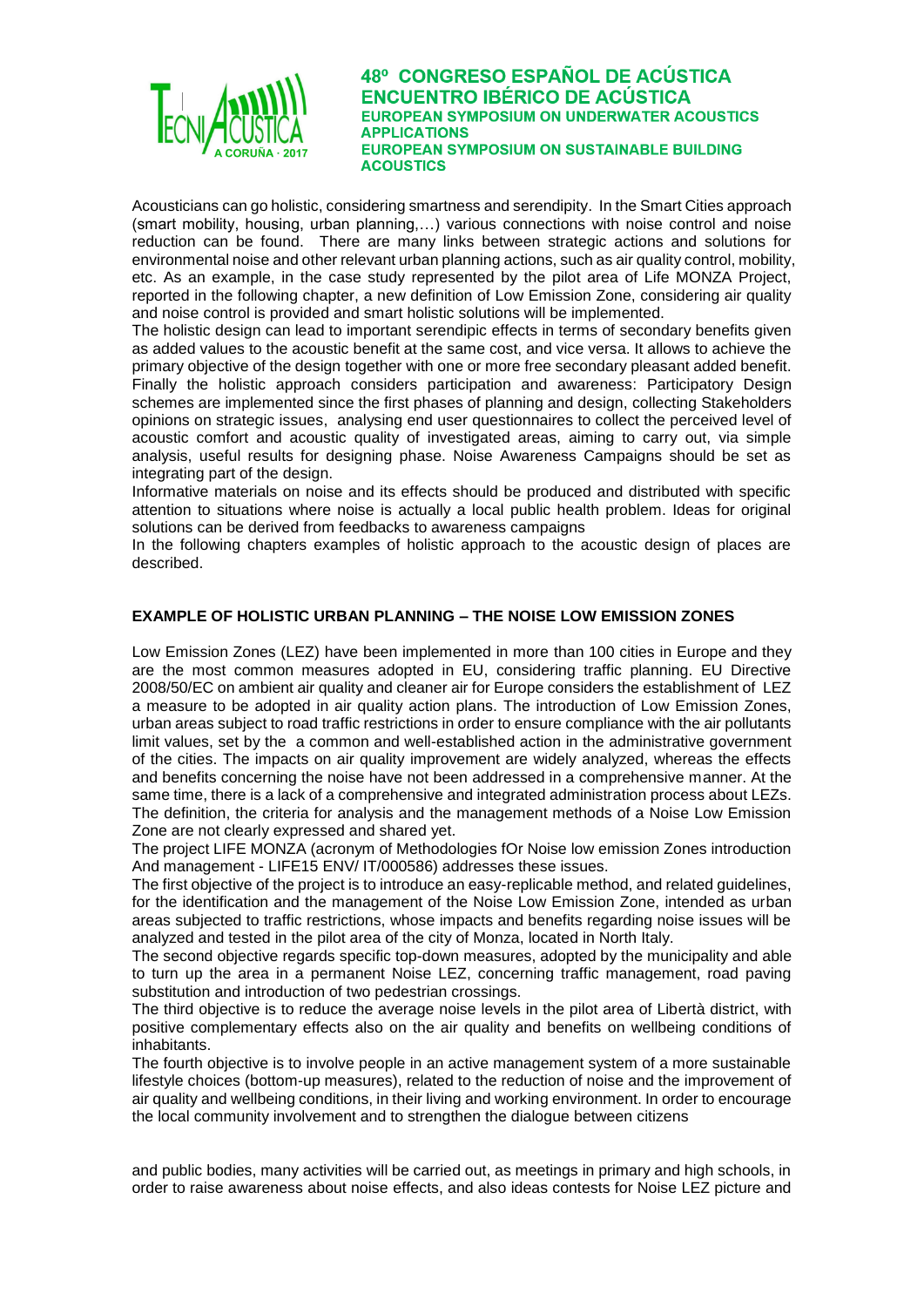

logo and questionnaires on quality of life and noise perception. A mobile app to manage voluntary and sustainable actions and to measure benefits and concrete changes in people lifestyle will be developed.

In order to contribute to the implementation of the European directives, avoiding duplications and overlaps, detection of the synergies existing between the issues related to noise pollution and air quality will be tested during the project.

The four objectives have been translated in five main project actions, described in figure 1.



Figure 1 – The actions' scheme of LIFE MONZA project

Focusing on the Air Quality monitoring within the pilot area, according to requirements provided by Directive 2008/50/EC, low cost and easy diffusive sampling techniques are used for a large scale air pollution surveys with a high spatial resolution. In order to compare the spatial variability of air pollution before and after the noise LEZ implementation, NO2 and benzene land use regression models in a defined urban area of Monza, including the noise LEZ, are developed. The objectives of monitoring will be to assess whether the implementation of the noise low emission zone contributes, as an ancillary and serendipic effect, to reduce air pollution levels in the pilot area.

Quality of life is monitored as well, via a two-step survey performed before and after the institution of the noise LEZ zone (about 2000 citizens and stakeholders are involved). The WHO QOL-Bref questionnaire, is used as it is the only tool that has a specific environmental section, validated in Italian language. It comprises 26 items, which measure the following broad domains: physical health, psychological health, social relationships, and environment.

Finally, regarding the noise monitoring phases planned in pilot area, the activities are carried out referring to the standard methods, using sound level meters of class I precision, and also by developing and using a smart low-cost monitoring system.

A prototype system for smart monitoring has been designed and implemented, in order to be used as a continuous monitoring unit. In particular, the state of art about smart noise monitoring systems has been defined by the Italian National Environmental Agency (ISPRA), and a smart monitoring system design and data analysis procedures have been implemented by the Department of Industrial Engineering of the University of Florence (DIEF), both partners of LIFE MONZA project. Smart low-cost noise monitoring systems, allowing an extensive and long-term noise monitoring, in medium sized territorial scale as urban area, seem to be able to ensure an appreciated quality output measurement data. 10 monitoring stations are expected to be installed in the pilot area of Libertà district.

After the end of LIFE MONZA project, the prototype will be given for free to Municipality of Monza that will take care of using it for monitoring activities in the three years after the project end.

The methodology will contribute to the implementation of the EU Directive 2002/49/EC, related to the assessment and management of environmental noise (Environmental Noise Directive - END), which introduces noise action plans, designed to manage noise issues and effect, including noise reduction if necessary. The area interested by Noise LEZ in the city of Monza is represented in figure 2 and in figure 3 the monitoring points are indicated.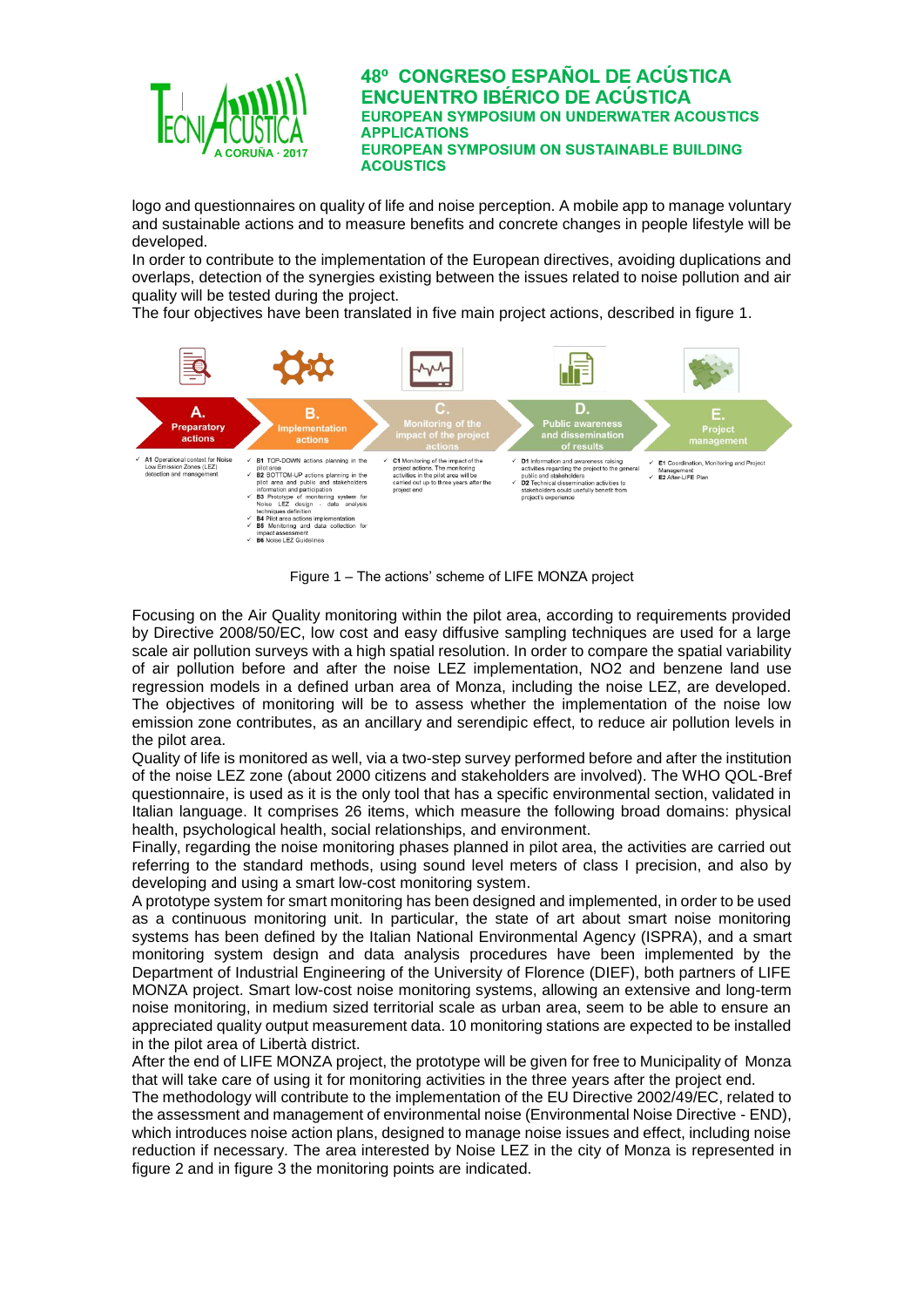



Figure 2 – The pilot area of LIFE MONZA project



## **RECYCLED AND SUSTAINABLE MATERIALS IN BUILDINGS**

The main sustainable acoustic materials exhamined are recycled rubber from exhausted tires, polyester fiber, recycled textile fibers, polylactic acid fibers (corn), vegetable fibers (cotton, hemp, coconut, cellulose, etc.), animal origen fibers (sheep wool, goose feathers, etc.), evergreen plants. A Project, funded by Ecopneus, the non-profit consortium for the tracking, collection, processing and final destination of end-of-life tyres (ELT) created by the major manufacturers operating in Italy, and developed by Vie en.ro.se. ingegneria, was launched in 2014 to analyze the effectiveness of these building materials and systems, with particular attention to the solutions that use recycled rubber dust.

The project has been structured through various studies and activities, including research and measurement campaigns performed in laboratories and on field. During the various phases, the acoustic, thermal and structural properties of the materials have been considered and analyzed. Three volumes have been published reporting the main results of the study.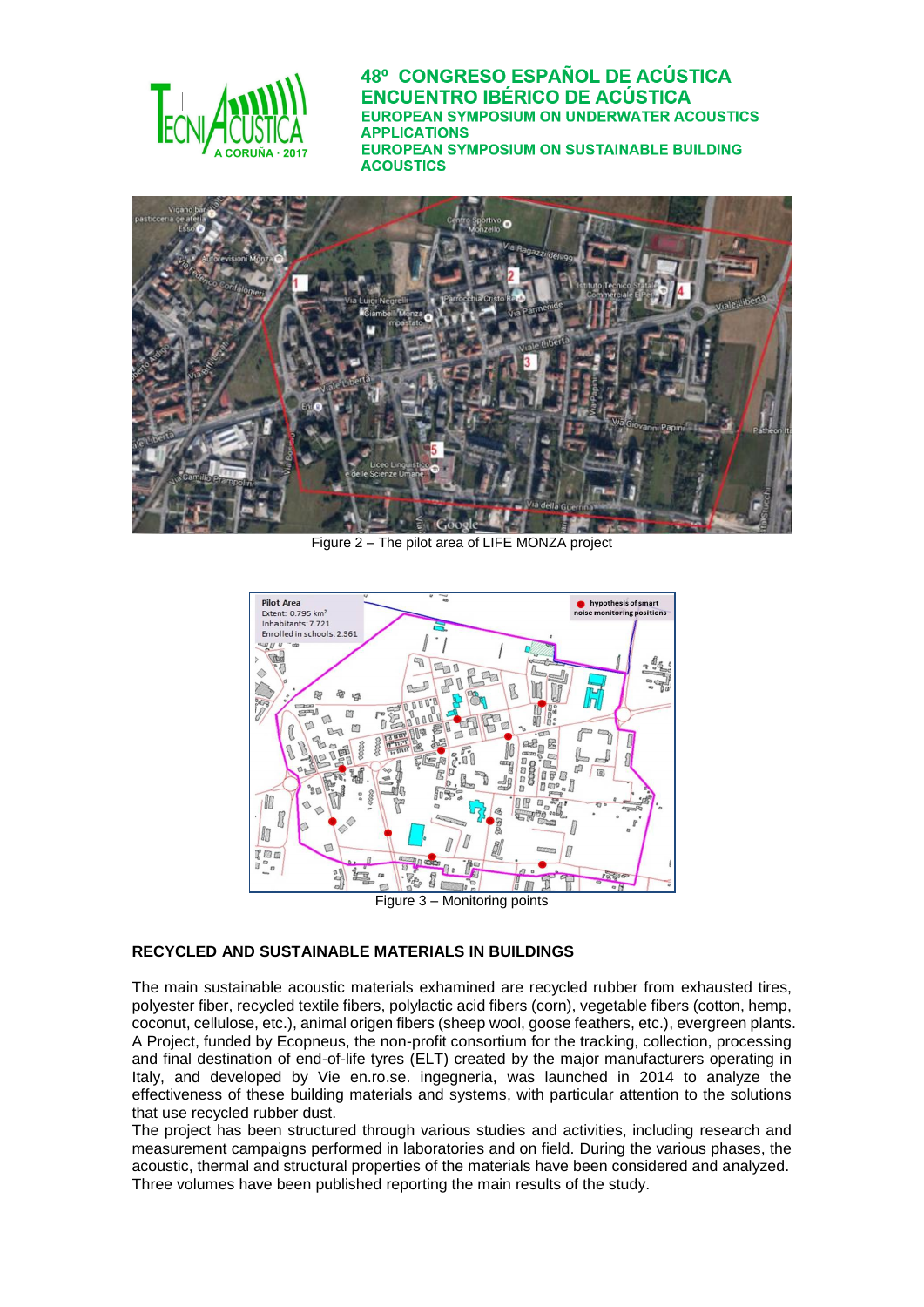

The first volume regards acoustic, thermal and structural properties of materials: it reports a typological study and cataloging of building products using recycled materials, divided by categories of use like resilient floors, anti-vibration materials, materials for acoustic insulation of walls, machineries, etc. The volume deals with the typical applications of these materials and building systems and concludes with summary data and tables on effectiveness of recycled products.

The second volume deals with the installation of recycled rubber insulators. It is a rational collection and analysis of manuals for the installation of products in the various typological categories defined in volume 1. In order to take in account the peculiarities of rubber-based products compared to other products, further study was carried out by comparing with some of the major companies involved in the study who have made available their work experience in the field over the years. The main topics are insulation of horizontal partitions of a building (mixed floors, wooden floors, raised floors, countertops, terraces, stairs, etc.), insulation of vertical partitions of a building (hollow space, wall plating, wooden walls); insulation of foundations of a building; insulation of building's facilities (continuous and discontinuous operation).

The third volume deals with the performance of rubberized insulators, defined by the collection of experimental data obtained from on field tests. Performances measured in typical scenarios were compared with the values obtained from calculations in order to evaluate the reliability of the numerical predictions with respect to the experimental values. In Fig.4 the covers of the three volumes reporting the results of the project are shown.



Figure 4: Three volumes reporting the results of the Project Ecopneus - Vie en.ro.se.

## **EXAMPLE OF HOLISTIC DESIGN OF BUILDING – THE RISPESCIA AUDITORIUM**

One of the most demostrative cases that has been implemented in the frame of the project is the acoustic requalification of the Rispescia Auditorium, located in a church, transformed in a multipurpose hall, for conferences, concerts and other events. In the original scenario the high reverberation time made any perceived sound confused and scarcely intelligible. The goal of the project has been to create an acoustically comfortable and versatile space, provided for different types of functions. Solutions have been designed by choosing products that results environmentally sustainable and fully respectful of the architecture of the church as well. The Legambiente Auditorium, located in Rispescia, western Tuscany, in the area of the National Centre for Sustainable Development "The Sunflower", was a church with a volume of approximately 1300 m3 , characterized by the presence of highly reverberating finishing materials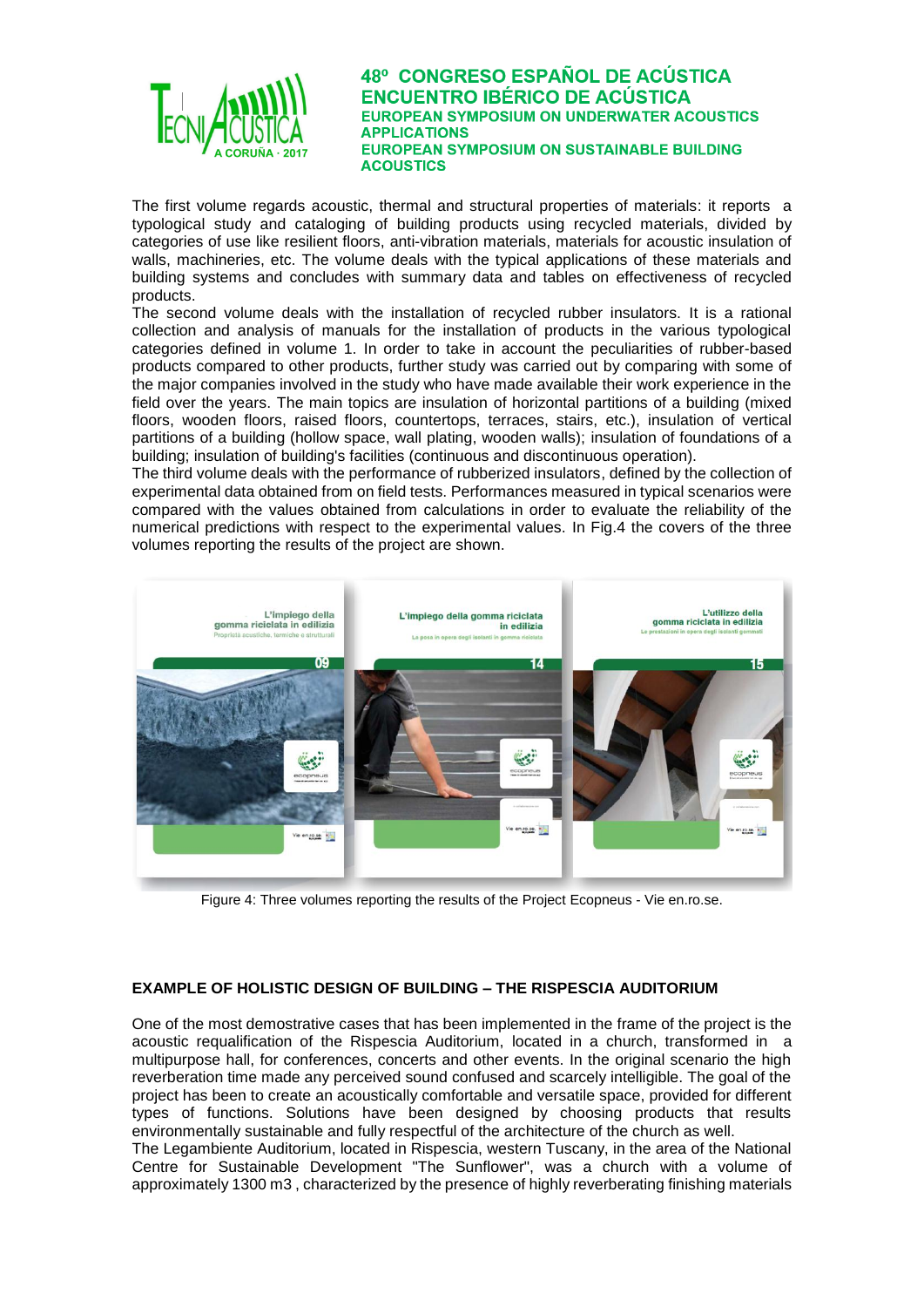

and reflecting furniture (marble floor, plastered walls, stone in the altar area, cover bricks in the soffit tiles, wooden exterior carpentry and single glazing, wooden interior doors, metal benches drilled). This aspect, along with the major negative one, represented by volume, determined conditions of perceived acoustic discomfort that made difficult to use the hall for events including listening of speech and music. The church, or parts of it, weren't easy to use neither for simple exhibitions, lectures and other cultural events, due to the mentioned difficulties in perception of sounds and words in such a reverberating scenario.

Nevertheless, the church has regularly been one of the venues of Festambiente, the Italian National festival of the environment, full of cultural events on environmental issues. Festambiente takes place every year in August, more generally, the church hosts throughout the whole years many events and plays different functions, including conference room, workshops, exhibitions, theatrical performances etc.



Figure 5: The church of Rispescia. facade, plan, elevations and sections.

All these destinations and functions have been taken in account as reference targets for the design of acoustics correction reported here. As shown in figure 1 the church has a rectangular plant of about 8 x 19 m and variable height from a minimum of 8.86 m to a maximum, in correspondence with the ridge line, equal to 9.92 m. The cover is made of two layers supported by wooden trusses. The room is equipped with an altar area currently used as a speaker zone when used for conferences, and as stage for concerts and plays. The plastered masonry walls are provided of windows (1 x 2.82 m). The bottom wall has a large entrance with 1.90 x 3,50 m wooden door of and two 0.78 x 1.50 m windows.

The 3D model of the church has been created making use of Ramsete© 2.5 software. The calculation parameters for the simulations aimed at the validation are shown below:

- Number of tracked pyramids: 8 x 210;
- Temperature: 20 ° C;
- Humidity: 50%;
- Diffraction: 2;
- Number of reflections after which the software randomizes: 4;
- Source type: omnidirectional.

The model has been calibrated by comparing the reverberation times measured in significant environmental points with the simulated reverberation times in the same locations. Some pictures of the modelling phase are reported in figure 3.

The good validation of the model has been proved by observing that deviations in absolute value of the measurement and simulated average reverberation time data are lower than 0.1 s.

In Fig. 6 the ante operam configuration as implemented in the model, is shown.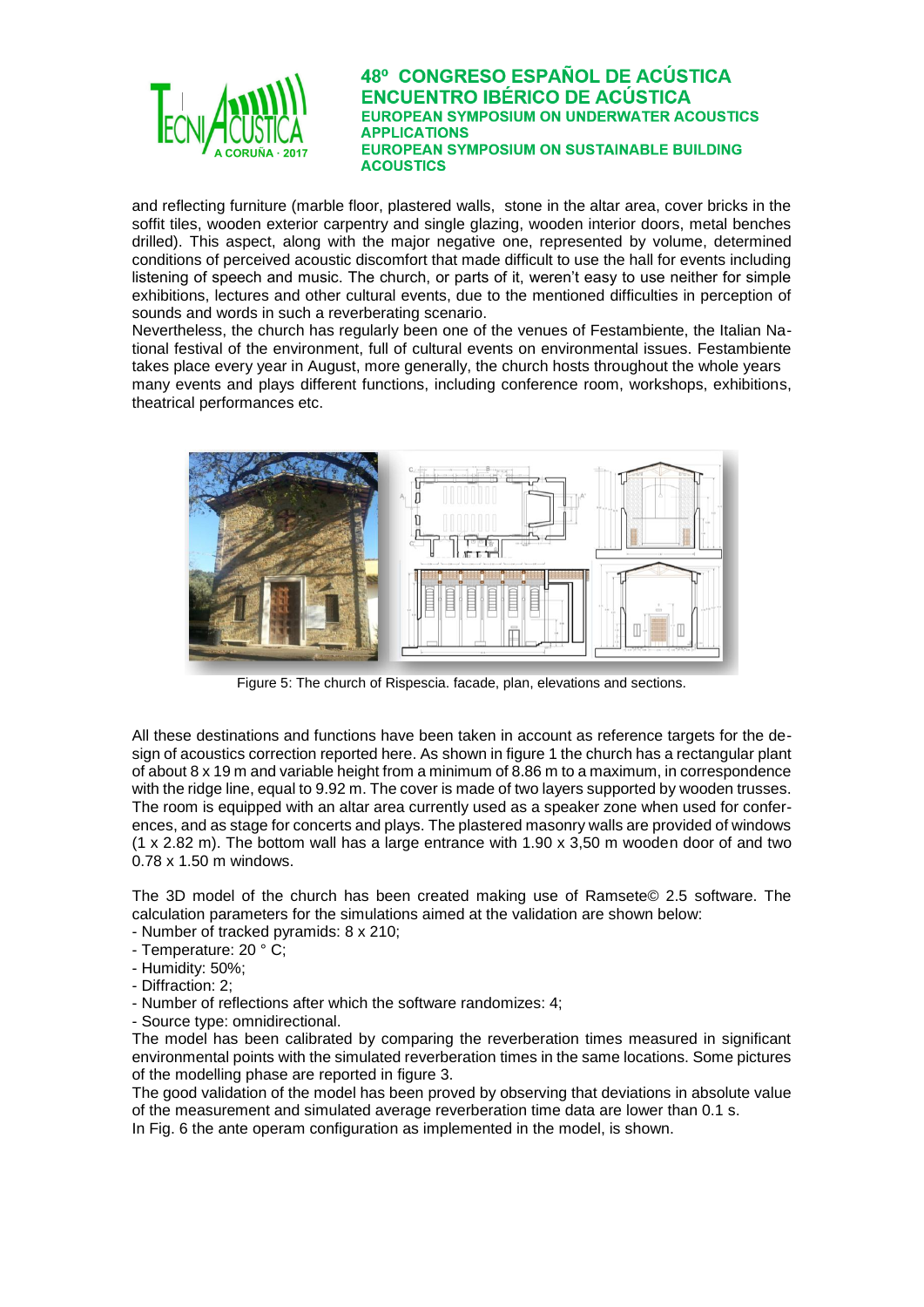



Figure 6: 3D model of the church in the ante operam configuration.

The main objective of the acoustic project was to create a sound comfortable and versatile environment for the different types of expected functions. This goal has been reached through the creation of variable solutions, able to guarantee for each intended use a proper acoustic performance.

The proposed acoustic solutions have been designed keeping in mind the virtuous constraint of sustainability for all selected construction materials and artefact in order to create a space that is eco-compatible and aesthetically attractive as well.

Only natural materials have been used, being them recycled and/or recyclable (plants, wood, recycled rubber from discarded tires, polyester from recycled PET bottles).

The project of acoustic correction of the church involved design and construction of three integrated solutions summarized below:

1. sound-absorbing evergreen plant coating for the improvement of absorption on the back wall of the church;

2. sound absorbing curved acoustic panels suspended from the ceiling (36 baffles arranged in parallel rows);

3. mobile network of double-face reflecting/absorbing panels on wheels for acoustic separation in different configurations of sub-areas.

Depending on their position and side, the reflecting/absorbing panels curved panels can perform a double function:

- sidewalls lining panels that, depending on the side facing the interior of the church, are soundabsorbing or reflecting and diffusing sound;

- acoustic separation elements between different sub-areas of the hall.

Specifically, panels have radius of curvature of 3.5 m, height 2 m and a thickness of 106 mm, some with sound absorbing concave side and other with sound absorbing convex side. The stratification of panels is made by:

- a layer of recycled rubber from discarded tires, which provide mass to the system, 10 mm thickness and density 750 kg / m3;

- double wood panel, thickness  $8 + 8$  mm, which provides the curve to the panel;

- double polyester fiber panel, thickness 40 + 40 mm and density of 40 kg/m2.

- coating on both sides, including the thickness, of a lightweight fabric in polyester fiber, weight of 150 g/m2.

The system is supported by a wooden structure and floating through the use of wheels provided of brake system for a total weight of about 80 kg. Since the product has been designed "ad hoc" the acoustic performance in terms of sound insulation and sound absorption coefficients has been esti-mated from similar products, since laboratory test reports are not available. In Figure 7 some design patterns of the three interventions and in figure 8 some pictures of the church are shown.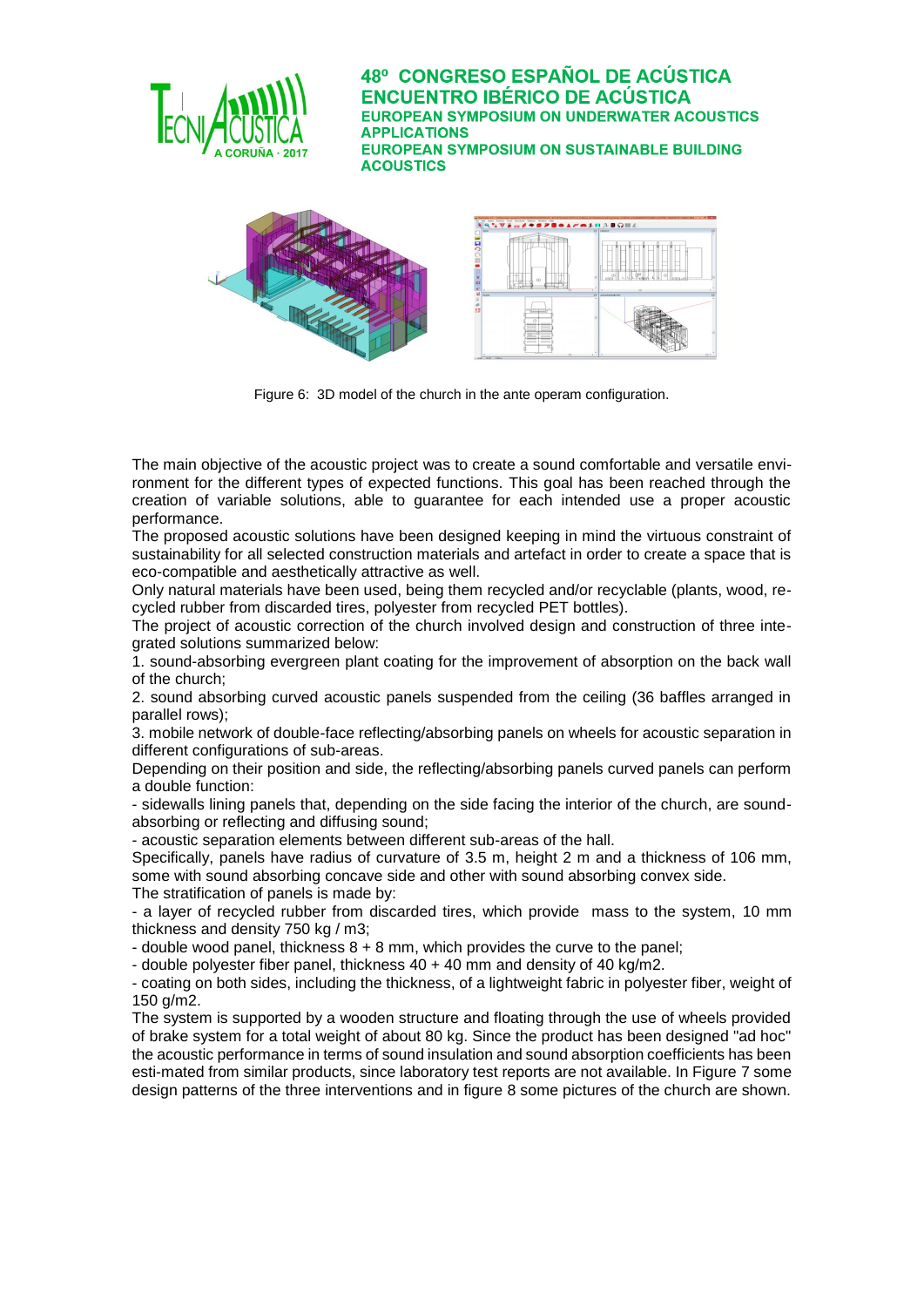



Figure 7: Design patterns of the three solutions



Figure 8: Acoustic solutions

The acoustic improvement of the church of Rispescia has transformed it in a real auditorium and a multi-functional acoustic space as well. The reverberation time measured after design and construction shows full compliance with the project objectives, mainly aimed to create acoustic comfort conditions primarily in listening speech (conferences, lessons, workshops, theatrical plays, cinema, expositions, etc.).